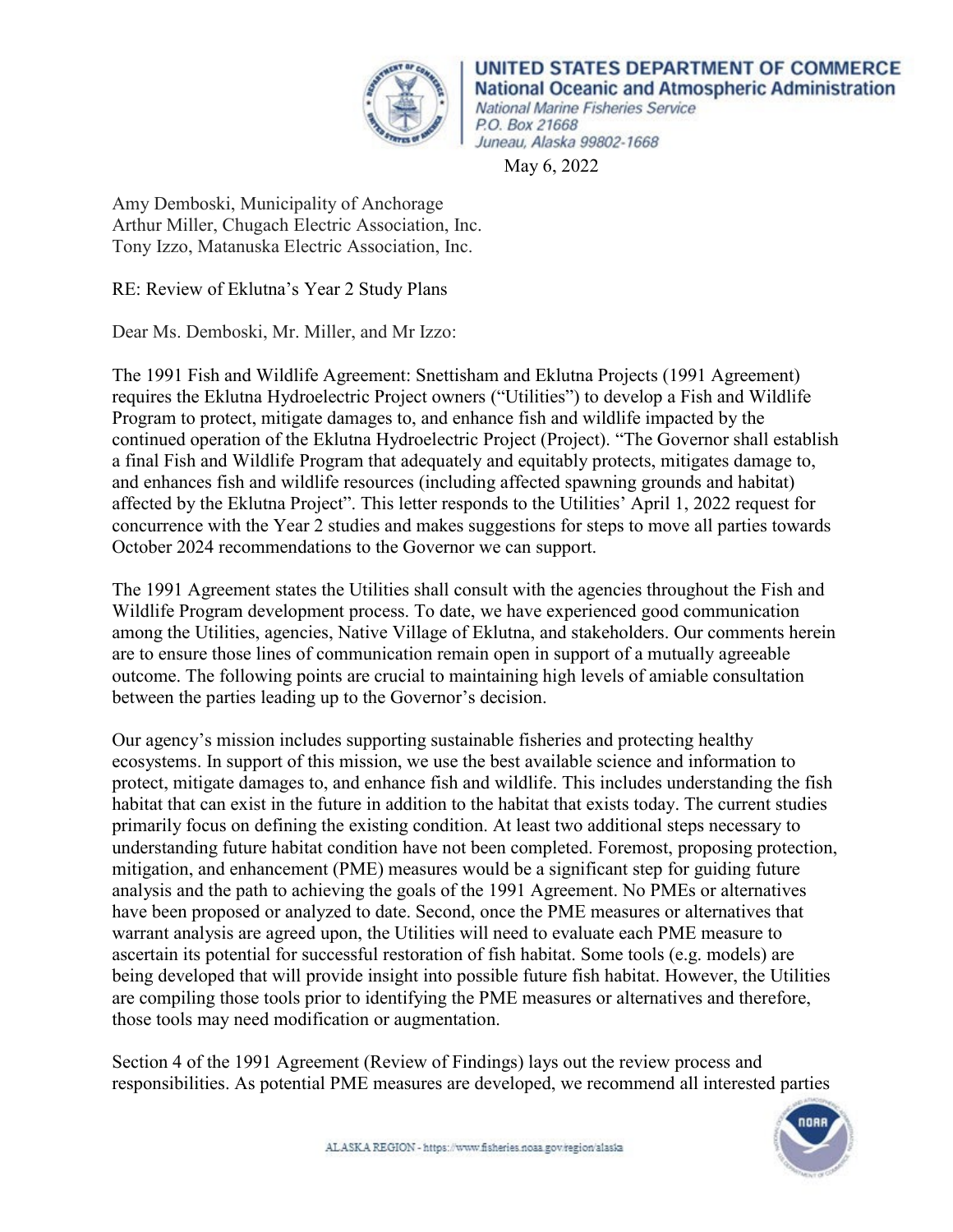be included in a consultation process similar to that used to develop the year one studies. There should be a written record of all PME measures proposed by all parties and a record of the decision process and criteria for evaluating PME measures. The review process should provide an opportunity for written comments on the final list of PME measures to be considered before the in-depth evaluation begins.

The upper Eklutna dam has had the greatest impacts on the fish habitat in the 8.5 miles between the Thunderbird Creek confluence and the upper dam. More than 98 percent of the flow was removed from this upper river reach. For this reason, the PME measures should focus on mitigating effects in this 8.5 mile reach, including, most importantly, providing water 365 daysa-year to re-establish fish habitat including spawning and rearing grounds.

Infrequent, larger flow releases must be included among the PME measures evaluated to inform the future salmon habitat restoration under the Fish and Wildlife Program. Periodic channel maintenance flows every 20 years will be necessary to achieve the 1991 Agreement's goal to establish and maintain habitat for the freshwater life stages of Chinook salmon. While the consultants are confident their models can scale up to nine times above the highest 2021 calibration flow release (158 cfs), we are concerned that the collective investment into the development of this 35-year Fish and Wildlife Program is too great to rely on models used far above their normal prediction ability. The success of this process relies on the stakeholders' confidence in the data and analysis. That confidence in the analysis process could be strengthened with enhanced modeling assumptions using a broader range of calibration flows.

We concur with ten of twelve studies proposed for 2022 (Year 2 studies). The ten we concur with will likely concluded in 2022 if the Year 2 study plan is followed. Our concern with the remaining two studies (Instream Flow Study and Geomorphology and Sediment Transport Study) is that the Utilities are unlikely to meet the study goals this year, and therefore additional study work might be required in 2023. The 1991 Agreement does not specify that studies must be completed in 2022; it does specify that the completed studies must serve to inform Governor's decision. Our detailed comments on the 12 study plans are in the attached enclosure.

We seek mutual agreement on the Draft Fish and Wildlife Program provided to the Governor in October of 2024, and, ultimately, enhanced fish habitat in the Eklutna River. Our goal is not to have the Utilities perform endless studies as that delays the salmon's return. Any further requests based on the 2022 study report will be to improve the information that supports effective habitat restoration.

Please contact Sean Eagan at sean.eagan@noaa.gov or by phone at 907-586-7345 if you have any questions.

Sincerely,<br>Gratchen Harington

Gretchen Harrington Assistant Regional Administrator for Habitat Conservation

Enclosure: NMFS Comments on Eklutna Fish and Wildlife Program Year 2 Study Plans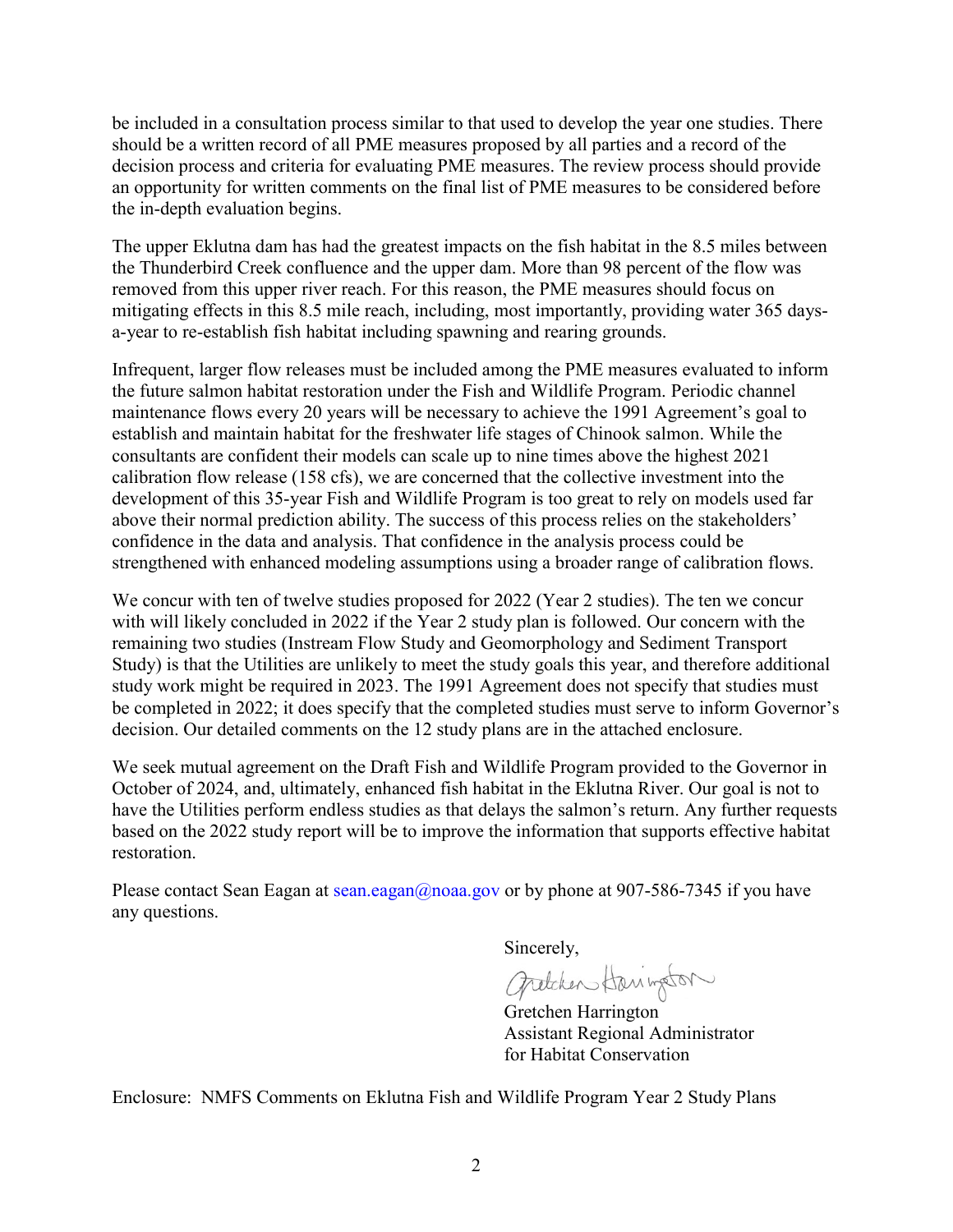cc: Amy Demboski, Municipality of Anchorage, [Amy.Demboski@anchorageak.gov](mailto:Amy.Demboski@anchorageak.gov) Aaron Leggett, Native Village of Eklutna, Aleggett@anchoragemuseum.org Arthur Miller, Chugach Electric Association, Inc [Arthur.Miller@chugachelectric.com](mailto:Arthur.Miller@chugachelectric.com) Austin Williams, Trout Unlimited, austin.williams@tu.org Brad Meiklejohn, The Conservation Fund, [bmeiklejohn@conservationfund.org](file://akr-j04/HCD/Hydropower/Eklutna-Upper/NMFS%20letters/bmeiklejohn@conservationfund.org) Carol Mahara, USFWS, carol\_mahara@fws.gov Carrie Brophil, Native Village of Eklutna, cbrophil@eklutna.org Curtis McQueen, Native Village of Eklutna, [mcqueen.curtis@yahoo.com](file://akr-j04/HCD/Hydropower/Eklutna-Upper/NMFS%20letters/mcqueen.curtis@yahoo.com) Dustin Lorah, Native Village of Eklutna, 907realestate@gmail.com Heather Hanson, USFWS, heather\_hanson@fws.gov Jennifer Spegon, USFWS, jennifer j spegon@fws.gov Josh Brekken, ADF&G, [josh.brekken@alaska.gov](mailto:josh.brekken@alaska.gov) Mark Lamoreaux, Native Village of Eklutna, marcl@eklutna.org Maria Coleman, Native Village of Eklutna, maria.nve@eklutna.us Mike Brodie, Chugach Electric Association, Inc., mike brodie@chugachelectric.com Ron Benkert, ADF&G, ronald.benkert@alaska.gov Samantha Owen, McMillen Jacobs Associates, owen@mcmjac.com Steve Connelly, Eklutna Inc., sconnelly@eklutnainc.com Tony Izzo, Matanuska Electric Association, Inc, Tony.Izzo@mea.coop Tony Zellers, Matanuska Electric Association, Inc., tony.zellers@mea.coop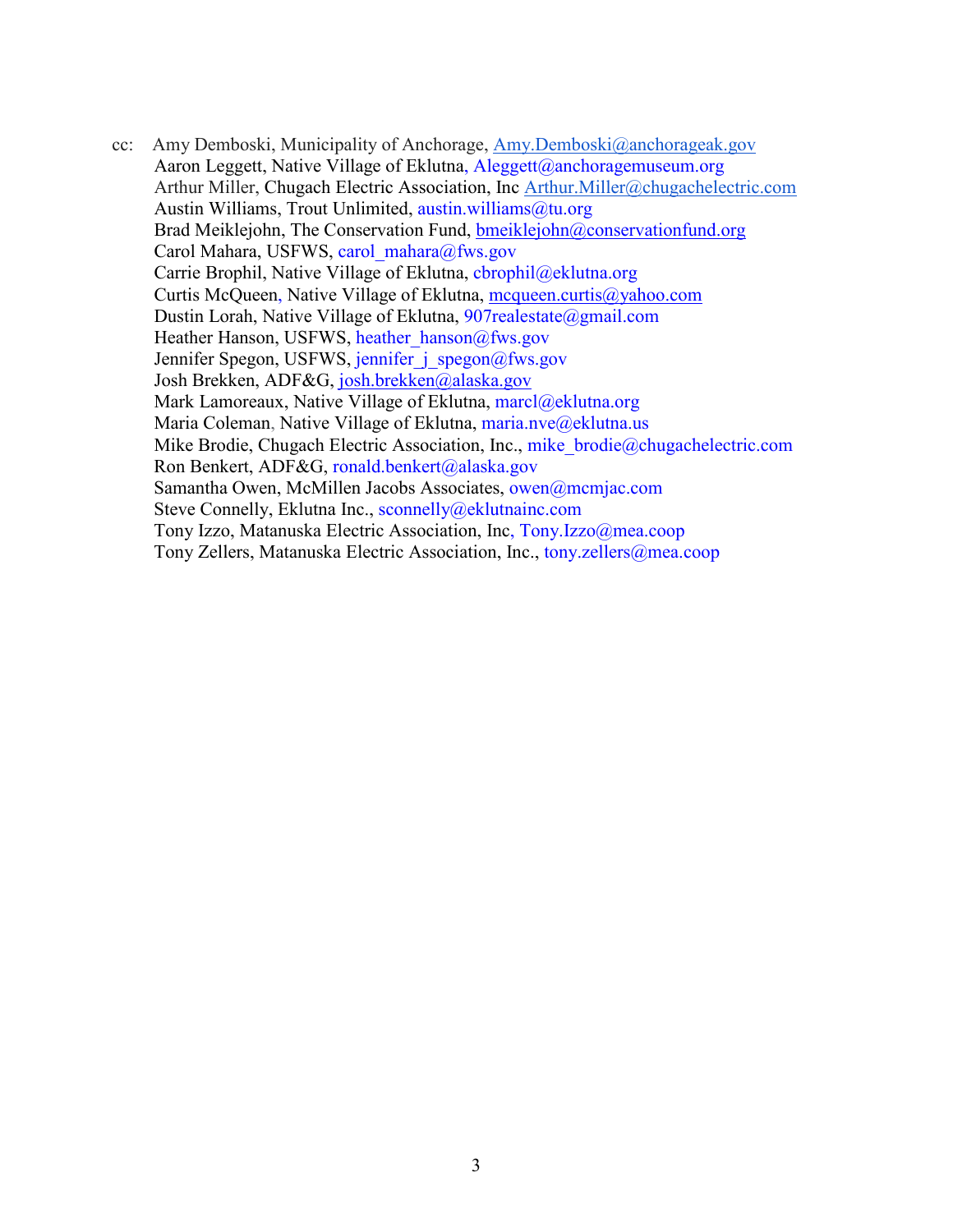# **Enclosure**

# **NOAA Fisheries' Comments on Eklutna Fish and Wildlife Program Year 2 Study Plans**

The first year studies funded by the Utilities began establishing a biological baseline for existing conditions. The Utilities completed some studies in 2021 and other studies require a second study season. The Utilities plan to complete the following four studies during the second study year (2022). We concur with the study design for the second year of these studies as they will likely provide the information needed to inform the Program development in their respective areas:

- Eklutna River Fish Species Composition and Distribution Study (3.3)
- Lake Aquatic Habitat and Fish Utilization Study (3.4)
- Water Quality Study (3.5)
- Wetland and Wildlife Habitat Study (3.9)

We will not comment on the Terrestrial Wildlife Study (3.10), Recreation Study (3.11), and Cultural Resources Study (3.13) as they are outside of our area of expertise.

For the following five studies, we offer specific comments. We concur with 3 studies with minor suggestions and withhold full concurrence on two studies; however, all five studies should be implemented this summer.

- Geomorphology and Sediment Transport (3.1)
- Instream Flow  $(3.2)$
- Stream Gaging (3.6)
- Engineering Feasibility and Cost Assessment (3.7)
- Hydropower Evaluation (3.8)

## **Overall Schedule**

The Planned Schedule (Table 1.1) has very little detail after May 2022. Providing more detail would be in keeping with the 1991 Agreement tenant of consultation with the agencies.

## **Geomorphology and Sediment Transport Study (3.1)**

We do not concur that the Year 2 study plan evaluating geomorphology and sediment transport will meet all study goals. Additional work will be required. However, we do not wish to halt the proposed, valuable Year 2 work. The interim study report provided new information and we look forward to learning more from the continuing work. While some loose gravel and small cobbles moved short distances during the 2021 flow releases, those releases did not hit the threshold for large scale bedload movement. Bedload movement does not initiate at a single modelable flow nor does it progress in linear fashion. At some flow level, the entire bed becomes mobile and many miles of salmon gravels can be cleaned out and resorted during a brief event. In addition to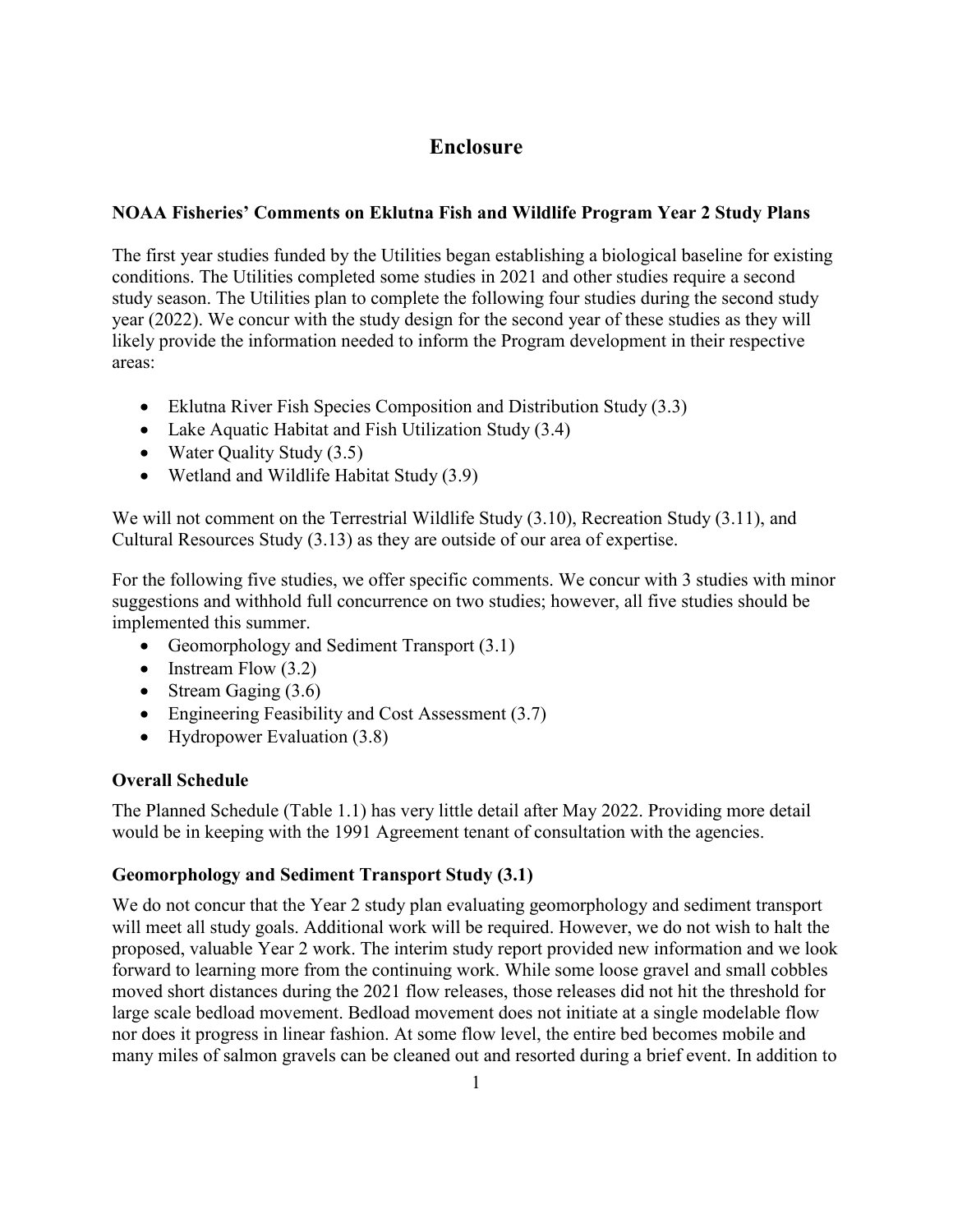our concern for the 2022 flow releases as they relate to sediment movement, we offer the following comments on the geomorphology and sediment studies.

- ST-1 The third goal of the geomorphic study to provide a flow that disrupts the armor layer and moves interstitial fine sediment was not met. While the gravel armor layer was disrupted in a few places, the armor layer stayed intact within significant reaches of the river or was buried beneath new material in other reaches. Concluding the armor layer was disrupted in a significant portion of the channel is not accurate.
- ST-2 Where gravel existed, the armor layer was so weak that it did not meet the definition of an armor layer. We do not have sufficient information to calibrate the 1-D HEC RAS Sediment Transport model beyond the flows released in 2021. "The underlying reason why uncertainty in transport estimates is so large is that the formulas (actually, the underlying physical mechanisms) are strongly nonlinear." (Wilcock, 2009). Based on this information, we do not recommend scaling the sediment transport model beyond its calibration.
- ST-3 Mr. Riser's proposed sub-study of the four rockfall fish barriers (Cascades A D) in the canyon is important. The study, as is currently proposed, is incomplete, as it does not investigate flows that change the rockfall piles to allow more fish to pass. Rocks will continue to fall from the canyon walls during earthquakes and during freeze/thaw cycles. The study should consider the volume or piece size of rockfall that can be made passable (rolled downstream, broken, or buried) by the erosional power of 150 cfs, 1,000 cfs, or 2,000 cfs. We recommend additionally evaluating other barrier removal options, such as hand tools or small explosives.
- ST-4 The fourth goal, channel migration (a stochastic process), is challenging to model. We will refrain from commenting until the 2022 LIDAR work is available.
- ST-5 "Identify and estimate input from major sediment sources" (page 34). Alluvial fans do not expand at a steady rate. To predict future channel dimensions, both bank erosion and fan growth should be considered. The 2022 LIDAR data may help answer this question.
- ST-6 The painted rocks sub-study touched on incipient motion; however, since those rocks were not imbedded in fines, they moved at an order of magnitude less flow than an imbedded, similar-sized particle.

#### **Instream Flow Study (3.2)**

We do not concur that the Year 2 study plan evaluating instream flow will meet all study goals. Additional work will be required. However, we do not wish to halt the proposed, valuable Year 2 work. The 2021 Instream Flow Study measured channel characteristics and hydraulics that existed after a week of 158 cfs flows released to reset the channel. These characteristics and hydraulics were measured during deliberate flow releases of 158 cfs, 75 cfs, and 25 cfs. We agree that within a certain flow range and in the existing channel, the Hydrologic Engineering Center's River Analysis System (HEC-RAS) flow model coupled with the Physical Habitat Simulation System (PHAB-SIM) model will generally predict available salmon habitat. The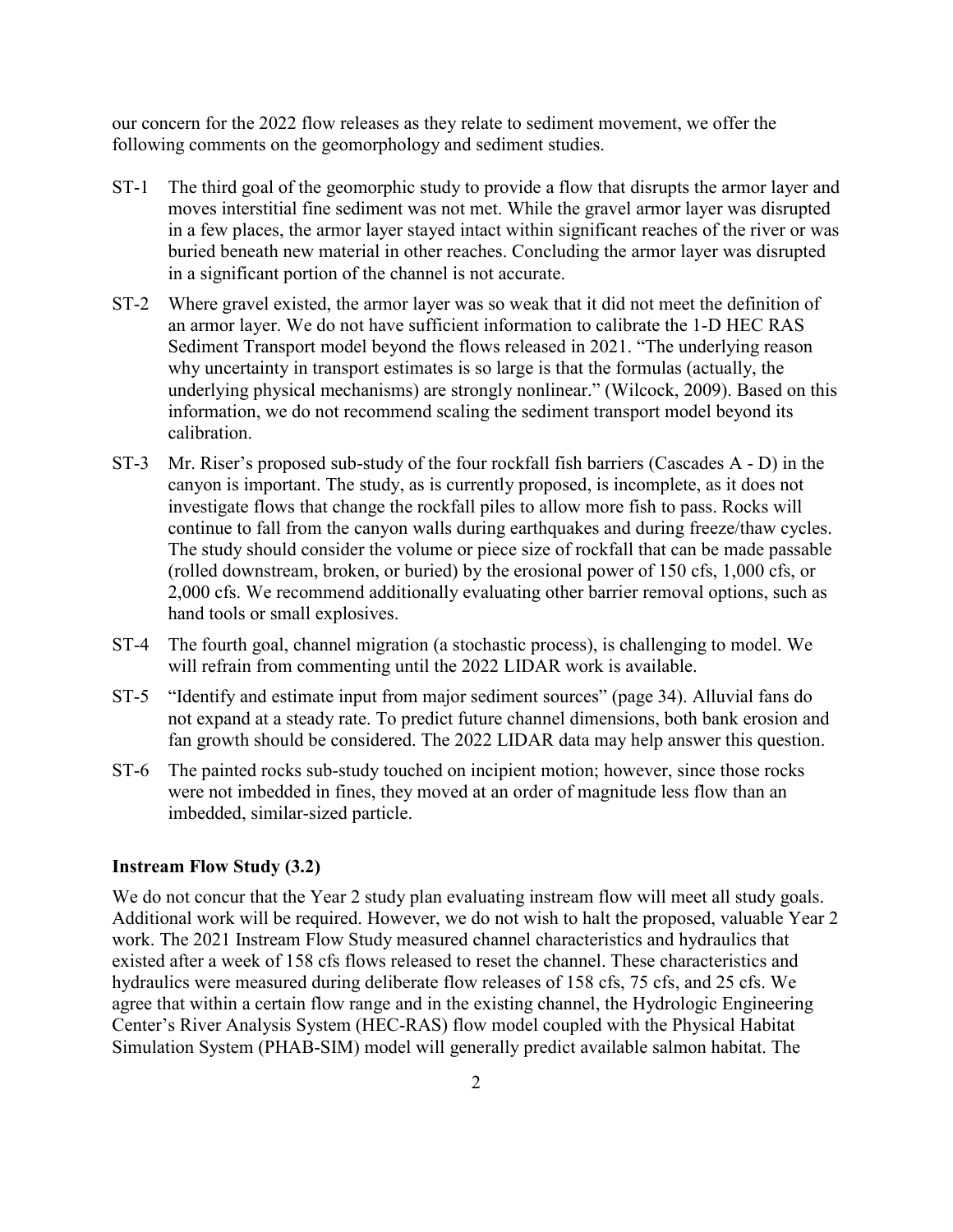Utilities stated that this is the broadest range of flow they can study in 2021 or 2022 given the constraints of both the existing infrastructure and their legal obligation. While this may be true, these studies do not provide sufficient information to design a hydrograph to be included in a PME measure that will support self-sustaining spawning and juvenile rearing habitat. We offer the first three comments to support larger study flows to inform the restoration effort and three additional points dealing with specific sub-studies.

- IF-1 In rivers with a high sediment load, occasional bedload movement is necessary to remove the fines from the spawning gravels thereby allowing oxygenated water to reach the buried eggs. Juvenile fish need slow water habitat, which most often exists outside of the main channel. Side channel habitat is often created and maintained by flows that significantly exceed the bank full level and carve side channels through the floodplain.
- IF-2 It has been nine years since the flow topped 450 cfs (August, 2013), and 27 years since the flow topped 1,000 cfs (9/25/1995) and over 70 years since Eklutna was a free flowing river at 2,550 cfs (1951). Prior to dam constructions, the Eklutna River regularly experienced annual peak flows above 1,400 cfs (Figure 1). Alluvial fans and vegetation have encroached on the Eklutna River channel and it is currently unaccustomed to historic natural flows. In the existing channel, there is very little appropriate spawning gravels for large bodied salmon, and there is no off-channel, slow-water habitat that holds water during the winter above the Thunderbird confluence. The HEC-RAS models being developed are not being applied to the channel that future salmon population will likely inhabit. In order to create suitable salmon habitat, the channel dimensions will likely need to change thereby invalidating the HEC-RAS flow model. Therefore, larger test flows are appropriate to inform the restoration planning process.
- IF-3 "The Aquatics TWG generally agreed on an approach for the Instream Flow Study that includes conducting controlled flow releases in 2021, then using that information to determine if a larger spillway flow is warranted and if so, then define that larger spillway flow so that the Project Owners can evaluate the feasibility of conducting such a flow in 2022 as part of the study" (page 13). The Utilities rejected a larger release before the Instream Flow or Sediment Transport Year 1 study results were even complete. The Utilities have expressed logistical concerns but we remain unclear on what precise concerns supersede the interests for informing developing a comprehensive in stream flow study in the decision not to release larger flows in 2022.
- IF-4 The proposed 2-D HEC-RAS Flow model will not be useful above twice the highest calibration flow. If the 2022 study plans do not include a higher flow calibration, then the 2-D HEC-RAS Flow model may not provide usable data or be worth the expenditure.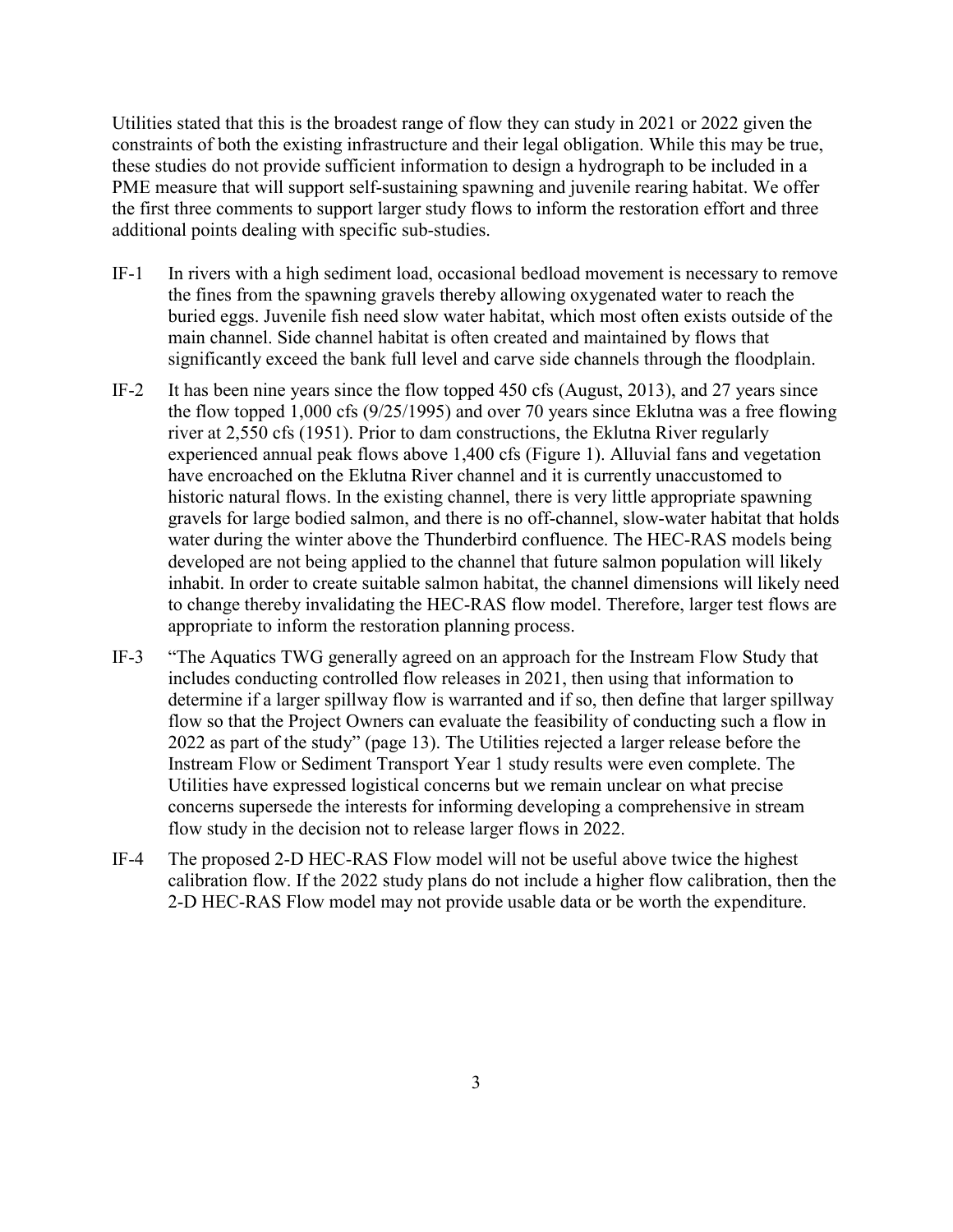

Figure 1: Peak stream flows before dam construction began (blue line).

- IF-5 In addition to a larger flow release to further calibrate the flow model, repeating the flow study with similar size releases in 2022 would move more material out of the former lower reservoir site. This will also adjust the river channel below the top of the old reservoir to closer to a post-dam removal equilibrium.
- IF-6 The 2021 fall release showed that much of the first 15 cfs that flowed through the 30-inch square gate went into the ground. It is important to know how long the Utilities need to release 15 cfs, to fill up the groundwater reservoir so that the majority of the released water remains at the surface and available to fish. This is an example of an evaluation tool not yet fully developed. This new study component is only necessary if there is a PME measure is being evaluated that does not call for a continuous release of 10 cfs or more from the dam.

#### **Stream Gaging Study (3.6)**

We concur with this Year 2 study plan. The Stream Gaging Study collected valuable discharge data at the three study sites in 2021. We anticipate similar data will be collect in 2022. At least one stream gage needs to be maintained, at a minimum, until the Governor makes a decision about the Program. Ideally, that gage would continue until the Program is implemented. We do not know how much ice is melting out of the glacier and that is important to this whole shared water agreement between electricity production, drinking water, and fish habitat. We do not want to repeat the mistakes of the Colorado Compact. We encourage the Utilities to commit to gaging the Eklutna River for the long-term.